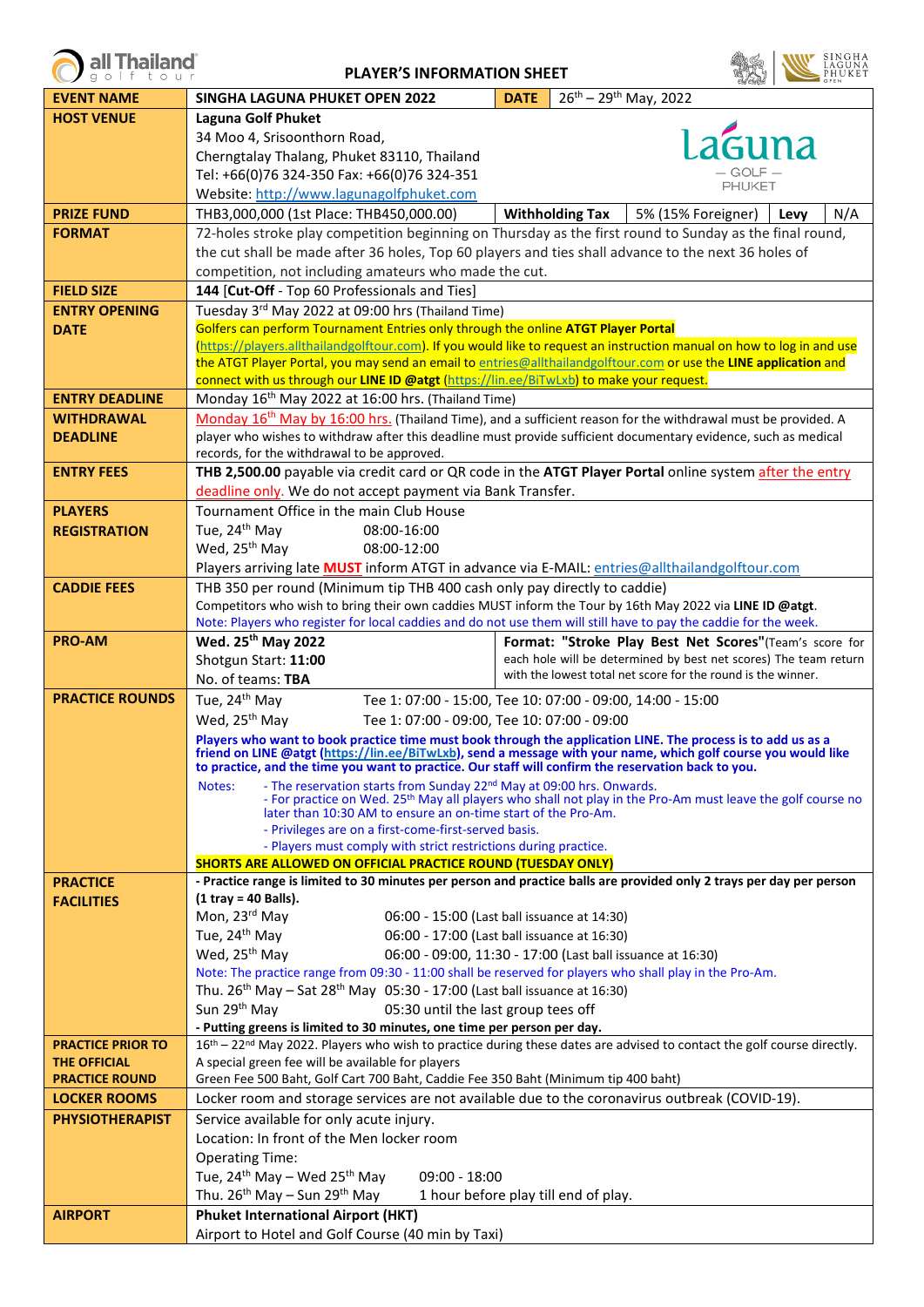

## **PLAYER'S INFORMATION SHEET**



| <b>TOURNAMENT</b>     | Tournament Director: Krirkchai Boonprasert                                                                                                                                                                                                                                                                                                              |  |  |
|-----------------------|---------------------------------------------------------------------------------------------------------------------------------------------------------------------------------------------------------------------------------------------------------------------------------------------------------------------------------------------------------|--|--|
| <b>OFFICIALS</b>      | Referees: Phanut Hirunsirisombat (Chief), Suwan Singsakul, Kong (Phutthisarn) Sricharuviphat, Todd                                                                                                                                                                                                                                                      |  |  |
|                       | (Idtiphat) Silasuwan, Tor (Damrong) Sae-heng, Boom (Thanawat) Tungbenjapol                                                                                                                                                                                                                                                                              |  |  |
|                       | Admin: Nantapol Dolwittayakul                                                                                                                                                                                                                                                                                                                           |  |  |
| <b>CONTACT</b>        | Nantapol Dolwittayakul<br>回燃砲<br>$\odot$                                                                                                                                                                                                                                                                                                                |  |  |
| <b>INFORMATION</b>    | E-mail: entries@allthailandgolftour.com, Mobile: +668 13726462<br><b>LINE</b>                                                                                                                                                                                                                                                                           |  |  |
|                       | <b>Official</b><br>LINE Official Account All Thailand Golf Tour ID @ATGT Click https://lin.ee/BiTwLxb                                                                                                                                                                                                                                                   |  |  |
| <b>COVID-19</b>       | 1. Golfers participating in the tournament must register their names, personal caddies and coaches in advance via Google Form via https://bit.ly/SLPO2022FORM (submission<br>available on May 20, 2022) Attach documents certifying the negative results of testing for COVID-19 by RT - PCR method or Antigen Test Kit (ATK) method. The tests results |  |  |
| <b>PREVENTION</b>     | must be certified by a doctor, professional nurse, or from a laboratory accredited by the government, with the test results not exceeding 72 hours before entering the                                                                                                                                                                                  |  |  |
| OUTBREAK              | competition area. The test results must not be before Friday, May 20th, 2022.<br>2. Participants will be received credential card for entering the competition area on the day of registration. We reserve the right not to provide credentials and no allowance                                                                                        |  |  |
| <b>MEASURES</b>       | any privileges to persons who have not registered via Google Form before entering the competition area. Please complete your submission before register at the<br>tournament office. If you have any changes, please inform us in advance through Line @ATGT.                                                                                           |  |  |
|                       | 3. All participants are required to wear a credential card at all times when entering the designated area. If inspected and found to be missing, will be asked to leave the                                                                                                                                                                             |  |  |
|                       | competition area.<br>4. Any participants who fail to comply with the tournament's measures will be strictly prohibited from entering the competition area.                                                                                                                                                                                              |  |  |
|                       | Note: We do not accept results of self-administered Antigen Test Kits (ATK), and demonstration at the competition site.                                                                                                                                                                                                                                 |  |  |
| <b>TOURNAMENT</b>     | Top two hundred (200) of the Official World Golf Ranking as of the tournament application closing date.<br>Category 1:<br>Category 2:<br>The winner of any previous year Order of Merit based on accumulated performances on PGA Tour, European Tour, Japan Tour, PGA Tour of Australasia, Sunshine                                                     |  |  |
| <b>ELIGIBILITIES</b>  | Tour and Asian Tour.<br>Category 3:<br>(a) The winner of the ATGT's Order of Merit shall be able to compete in any tournament for five (5) years after the season when the golfer won this title ("5-Year                                                                                                                                               |  |  |
|                       | Exemption").                                                                                                                                                                                                                                                                                                                                            |  |  |
|                       | (a) The winner of Singha Thailand Masters or All Thailand Championship shall be able to compete in any tournament for three (3) years after the season when<br>Category 4:<br>the golfer won either title ("3-Year Exemption").                                                                                                                         |  |  |
|                       | (a) The winner of two or more tournaments within a period of one year shall be able to compete in any tournament for three (3) years after the season when the<br>Category 5:<br>golfer won such titles ("3-Year Exemption").                                                                                                                           |  |  |
|                       | (a) The winner of any tournament shall be able to compete in any tournament for two (2) years after the season when the golfer won such title ("2-Year<br>Category 6:                                                                                                                                                                                   |  |  |
|                       | Exemption").<br>Category 6:<br>(c) Members who requested the COVID-19 Membership Exemption 2021.                                                                                                                                                                                                                                                        |  |  |
|                       | Category 7:<br>Players based on special exemptions.<br>The top players from each Monday Qualifying Tournament.<br>Category 8:                                                                                                                                                                                                                           |  |  |
|                       | Category 9:<br>(a) The top sixty (60) players of the 2021 of the ATGT's Order of Merit.                                                                                                                                                                                                                                                                 |  |  |
|                       | (c) Members who requested the COVID-19 Membership Exemption 2021.<br>Category 9<br>Category 10:<br>The top four (4) amateurs based on the 2021 of the ATGT's Amateur Ranking Points.                                                                                                                                                                    |  |  |
|                       | Category 11:<br>The leading player within the top 5 of the 2022 ATGT's Order of Merit as of the application closing date who is not otherwise exempt (applied to the next eligible<br>tournament).                                                                                                                                                      |  |  |
|                       | Category 12: The leading 4 amateurs in the top twenty (20) from the 2022 ATGT's Amateur Ranking Points as of the application closing date who is not otherwise exempt<br>(applied to the next eligible tournament).                                                                                                                                     |  |  |
|                       | Category 13: ATGT Legend and Honorary Members.                                                                                                                                                                                                                                                                                                          |  |  |
|                       | Category 14:<br>Members in categories 15 and 16 shall be re-ranked according to their positions in the 2022 ATGT's Order of Merit at designated times in the year which shall be<br>determined by the Tournament Committee.                                                                                                                             |  |  |
|                       | (a) COVID-19 Membership Exemption 2021 - Substitute Playing Privilege.<br>Category 15:<br>Category 15:<br>(b) Top 20 Players and ties from ATGT Special Q-School 2022.                                                                                                                                                                                  |  |  |
|                       | Category 16:<br>(a) COVID-19 Membership Exemption 2021 - Substitute Playing Privilege.<br>(b) The sixty-first (61st) to eightieth (80th) players of the 2021 ATGT's Order of Merit.<br>Category 16:                                                                                                                                                     |  |  |
|                       | Category 17: Members in categories 18 to 22 shall be re-ranked according to their positions in the 2022 ATGT's Order of Merit at designated times in the year which shall be                                                                                                                                                                            |  |  |
|                       | determined by the Tournament Committee.<br>(a) Players ranked from 41st to 80th and ties from the 2020 All Thailand Golf Tour Final Qualifiers who applied for Covid-19 Membership Exemption 2021 -<br>Category 18:                                                                                                                                     |  |  |
|                       | Substitute Playing Privilege.<br>(b) Players ranked from 21st to 50th and ties from the 2022 All Thailand Golf Tour Special Q-School.<br>Category 18:                                                                                                                                                                                                   |  |  |
|                       | Category 19:<br>(b) The eighty-first (81st) to one-hundred-fiftieth (150th) players of the 2021 ATGT's Order of Merit.                                                                                                                                                                                                                                  |  |  |
|                       | Category 20:<br>(a) Players who missed the cut at the 2020 All Thailand Golf Tour Final Qualifying Stage who applied for Covid-19 Membership Exemption 2021 - Substitute<br>Playing Privilege.                                                                                                                                                          |  |  |
|                       | Category 20: (b) Players ranked 51st to 80th and ties from the All Thailand Golf Tour 2022 Special Q-School.<br>Category 22: Past ATGT tournament winners who are not otherwise exempt.                                                                                                                                                                 |  |  |
|                       | Category 23: (a) Players that participated in the 2020 All Thailand Golf Tour's first qualifying stage and players who did not qualify for the 2021 All Thailand Golf Tour Special<br>Q-School who applied for Covid -19 Membership Exemption 2021 - Substitute Playing Privilege.                                                                      |  |  |
|                       | Category 23: (b) Players who did not qualify for the 2022 All Thailand Golf Tour Special Q-School.                                                                                                                                                                                                                                                      |  |  |
| <b>OFFICIAL HOTEL</b> | <b>Affiliated Member</b>                                                                                                                                                                                                                                                                                                                                |  |  |
|                       | Angsana Laguna Phuket<br>Room Type: Laguna Room                                                                                                                                                                                                                                                                                                         |  |  |
|                       | Rate(THB): 2,800                                                                                                                                                                                                                                                                                                                                        |  |  |
|                       | Link to book: https://www.angsana.com<br><b>Banyan Tree Phuket</b><br>Room Type: Banyan Pool Villa<br>Rate(THB): 4,800                                                                                                                                                                                                                                  |  |  |
|                       |                                                                                                                                                                                                                                                                                                                                                         |  |  |
|                       |                                                                                                                                                                                                                                                                                                                                                         |  |  |
|                       |                                                                                                                                                                                                                                                                                                                                                         |  |  |
|                       | Link to book: https://reservations.banyantree.com/?adult=2&arrive=2022-05-                                                                                                                                                                                                                                                                              |  |  |
|                       | 25&chain=17604&child=0&config=BTTHPK&currency=THB&depart=2022-05-                                                                                                                                                                                                                                                                                       |  |  |
|                       | 26&hotel=64282&hotellist=BANYAN&level=hotel&locale=en-                                                                                                                                                                                                                                                                                                  |  |  |
|                       | US&promo=SLPO2022&rooms=1&theme=BTSBE                                                                                                                                                                                                                                                                                                                   |  |  |
|                       | Cassia Phuket                                                                                                                                                                                                                                                                                                                                           |  |  |
|                       | Room Type: One Bedroom Suite                                                                                                                                                                                                                                                                                                                            |  |  |
|                       | Rate(THB): 1,900                                                                                                                                                                                                                                                                                                                                        |  |  |
|                       | Link to book: https://be.synxis.com/?adult=2&arrive=2022-05-                                                                                                                                                                                                                                                                                            |  |  |
|                       | 21&chain=17604&child=0&config=CASBE&currency=THB&depart=2022-05-                                                                                                                                                                                                                                                                                        |  |  |
|                       | 22&hotel=65828&level=hotel&locale=en-US&promo=SLPO2022&rooms=1&theme=CASBE                                                                                                                                                                                                                                                                              |  |  |
|                       | <b>Dusit Thani Laguna Phuket</b>                                                                                                                                                                                                                                                                                                                        |  |  |
|                       | Room Type: Deluxe Lagoon View                                                                                                                                                                                                                                                                                                                           |  |  |
|                       | Rate(THB): 2,499                                                                                                                                                                                                                                                                                                                                        |  |  |
|                       | Link to book: dtlprsvn@dusit.com                                                                                                                                                                                                                                                                                                                        |  |  |
|                       | SAii Laguna Phuket                                                                                                                                                                                                                                                                                                                                      |  |  |
|                       | Room Type: Lagoon View                                                                                                                                                                                                                                                                                                                                  |  |  |